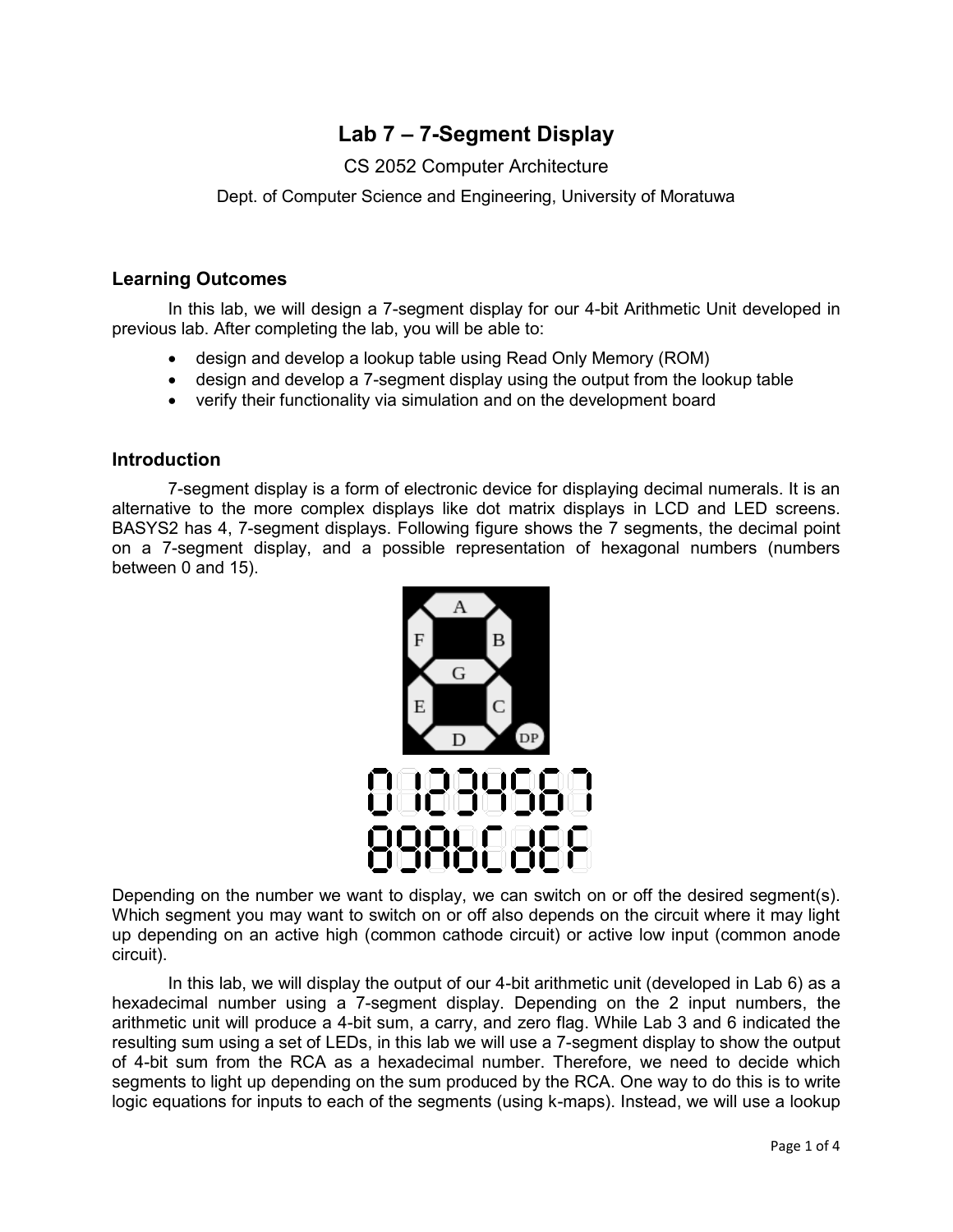table to map the 4-bit sum to the 7 segments on the display. Such a lookup table can be built using a ROM.

## **Building the Circuits**

Step 1: Using the BASYS2 Reference Manual find out whether the BASYS2 board uses a common cathode circuit or a common anode circuit.

| <b>Output from RCA</b>                                                            |                  |                |                  |                         | <b>Segments to Switch On</b> |             |             |                            |              |              |                            |
|-----------------------------------------------------------------------------------|------------------|----------------|------------------|-------------------------|------------------------------|-------------|-------------|----------------------------|--------------|--------------|----------------------------|
| S <sub>3</sub>                                                                    | S <sub>2</sub>   | S <sub>1</sub> | S <sub>0</sub>   | <b>Hex. Value</b>       | A                            | $\mathbf B$ | $\mathbf c$ | D                          | E            | F            | G                          |
| $\pmb{0}$                                                                         | $\mathbf 0$      | $\mathbf 0$    | $\mathbf 0$      | $\pmb{0}$               | 0                            | 0           | 0           | 0                          | 0            | 0            | $\mathbf{1}$               |
| $\pmb{0}$                                                                         | $\boldsymbol{0}$ | $\pmb{0}$      | $\mathbf{1}$     | $\mathbf{1}$            | $\boldsymbol{\mathcal{I}}$   | 0           | 0           | $\mathbf{1}$               | $\mathbf{1}$ | $\mathbf{1}$ | $\boldsymbol{\mathcal{L}}$ |
| $\pmb{0}$                                                                         | $\pmb{0}$        | $\mathbf{1}$   | $\mathbf 0$      | $\overline{2}$          |                              |             |             |                            |              |              |                            |
| $\pmb{0}$                                                                         | $\pmb{0}$        | $\mathbf{1}$   | $\mathbf{1}$     | 3                       |                              |             |             |                            |              |              |                            |
| $\pmb{0}$                                                                         | 1                | $\pmb{0}$      | $\mathbf 0$      | $\overline{\mathbf{4}}$ |                              |             |             |                            |              |              |                            |
| $\pmb{0}$                                                                         | $\mathbf 1$      | $\pmb{0}$      | $\mathbf{1}$     | 5                       |                              |             |             |                            |              |              |                            |
| $\pmb{0}$                                                                         | $\mathbf{1}$     | $\mathbf{1}$   | $\boldsymbol{0}$ | 6                       |                              |             |             |                            |              |              |                            |
| $\pmb{0}$                                                                         | $\mathbf{1}$     | $\mathbf{1}$   | $\overline{1}$   | $\overline{7}$          |                              |             |             |                            |              |              |                            |
| $\mathbf{1}$                                                                      | $\mathbf 0$      | $\mathbf 0$    | $\mathbf 0$      | 8                       |                              |             |             |                            |              |              |                            |
| $\mathbf 1$                                                                       | $\pmb{0}$        | $\pmb{0}$      | $\overline{1}$   | 9                       |                              |             |             |                            |              |              |                            |
| $\mathbf 1$                                                                       | $\pmb{0}$        | $\mathbf{1}$   | $\boldsymbol{0}$ | A                       | 0                            | 0           | 0           | $\boldsymbol{\mathcal{I}}$ | 0            | 0            | 0                          |
| $\mathbf{1}$                                                                      | $\pmb{0}$        | $\mathbf{1}$   | $\mathbf{1}$     | B                       |                              |             |             |                            |              |              |                            |
| $\mathbf{1}$                                                                      | $\mathbf{1}$     | $\pmb{0}$      | $\mathbf 0$      | $\mathsf C$             |                              |             |             |                            |              |              |                            |
| $\mathbf 1$                                                                       | 1                | $\pmb{0}$      | $\mathbf{1}$     | D                       |                              |             |             |                            |              |              |                            |
| $\mathbf 1$                                                                       | $\mathbf 1$      | $\mathbf 1$    | $\mathbf 0$      | E                       |                              |             |             |                            |              |              |                            |
| $\mathbf 1$                                                                       | $\mathbf 1$      | $\mathbf{1}$   | $\mathbf 1$      | F                       |                              |             |             |                            |              |              |                            |
| Hexadecimal<br>value<br>of<br>each<br>column<br>Note: 0000 refers to LSB and 1111 |                  |                |                  |                         | 2812                         |             |             |                            |              |              |                            |
| refers to MSB                                                                     |                  |                |                  |                         |                              |             |             |                            |              |              |                            |

Complete the following table to find out the mapping between the 4-bit sum and the corresponding 7-segment code. Some lines are filled as examples.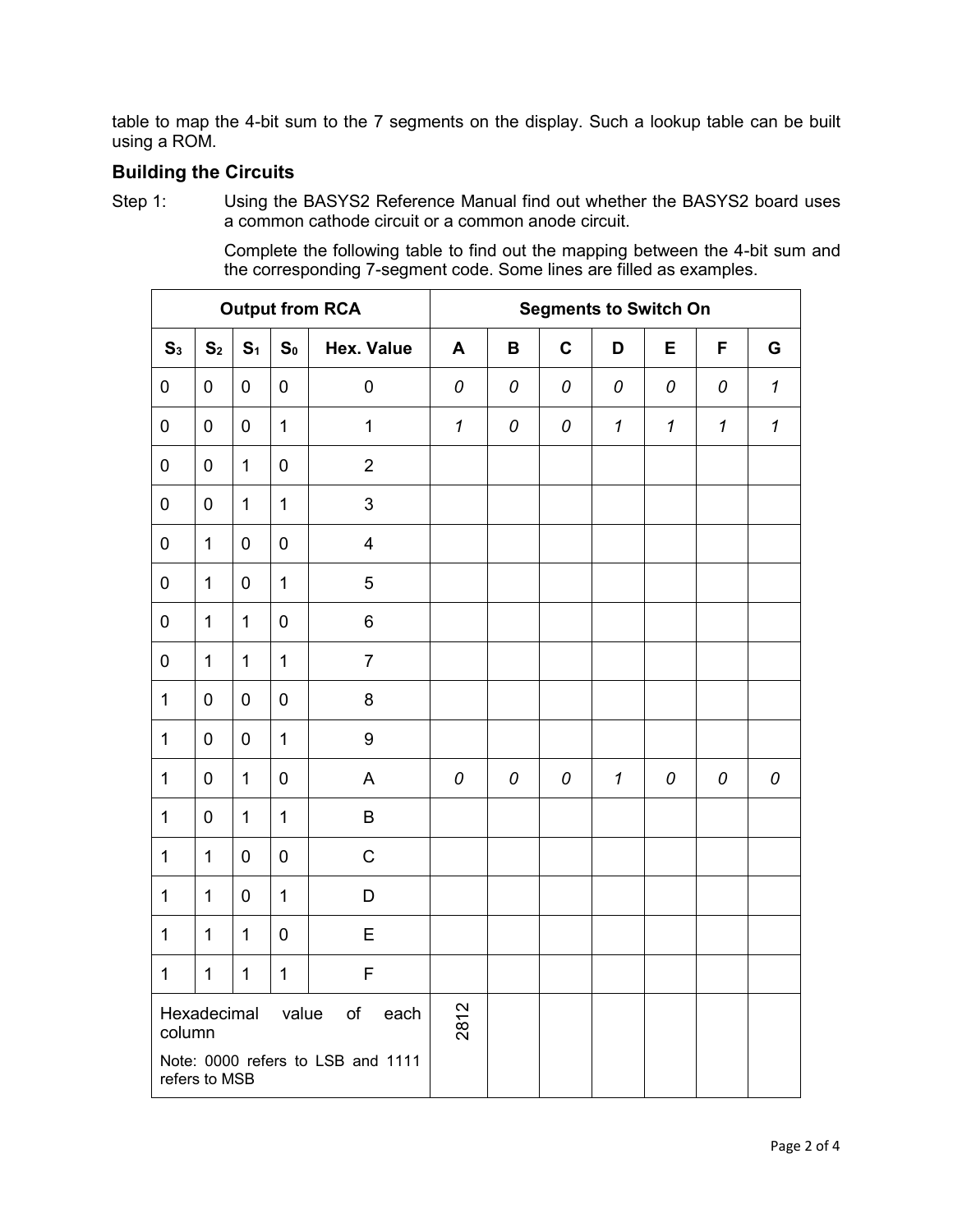Step 2: Building 4-bit arithmetic unit symbol.

Create a new project in Xilinx ISE Design Suite and name it as **Lab 7**.

Import relevant schematics from previous labs. You may either copy .sch files manually to the new project or use **Add Copy of Source...** option from the popup menu on Sources window.

Create a new symbol and name it as **AU**.

Step 3: Building Lookup Table.

A lookup table is used to find the mapping between inputs  $S_3$  -  $S_0$  and outputs A -G in the above table. As the mapping will not change with time, we can save it in a ROM. However, being a simple board, BASYS2-based schematic development only supports ROMs with 1-bit output. As we have 16 possible input combinations and 7 outputs (i.e., one for each segment), we need 7, 16×1 ROMs (look for ROM16×1 symbol, see the datasheet on Moodle for more details).

Following is the schematic representation of ROM16×1 in ISE.



A 16x1 ROM stores a 16-bit number. It takes a 4-bit address as an input. Depending on the address value, it then produces an output based on which bit is referred by the address. For example, suppose we stored the value  $2A1B_{16}$ (i.e., 0x 2A1B) in the ROM:

```
2A1B = 0010 1010 0001 1011
```
Then, if we give the address 0000, it will give 1 as the output as the LSB is 1. If we set 0001 as the address, then the output is also 1. If the address is 1000, then the output is 0. If the address is 1111, then the output is 0.

To build a ROM that is capable of keeping track of the mapping between the 4-bit sum from RCA and the desired inputs to be given to the 7-segment display, we need 7 ROM16×1s. For each ROM16×1, we also need to set its initialization value (recall that ROMs are typically programmed during implementation). Hence, find out the hexadecimal representation for each of the columns in the above table. Each value should be represented as a 4-digit hexadecimal number. For example, once you complete the column for segment A, you should get the value 2812<sub>16</sub>.

Create a new schematic file and name it as **LUT** (which stands for lookup table).

Add 7 **ROM16×1**s to the schematic. Label the address lines as **X0-X3**. Label the outputs from ROMs as **A-G**.

Select the first **ROM16×1** module (one attached to segment **A**) and select **Object Properties** from the pop-up menu. Set the initialization value of the ROM **INIT** to **2812**. Make sure to enter a 4-digit hexadecimal number. Click **OK** to close the dialogue box.